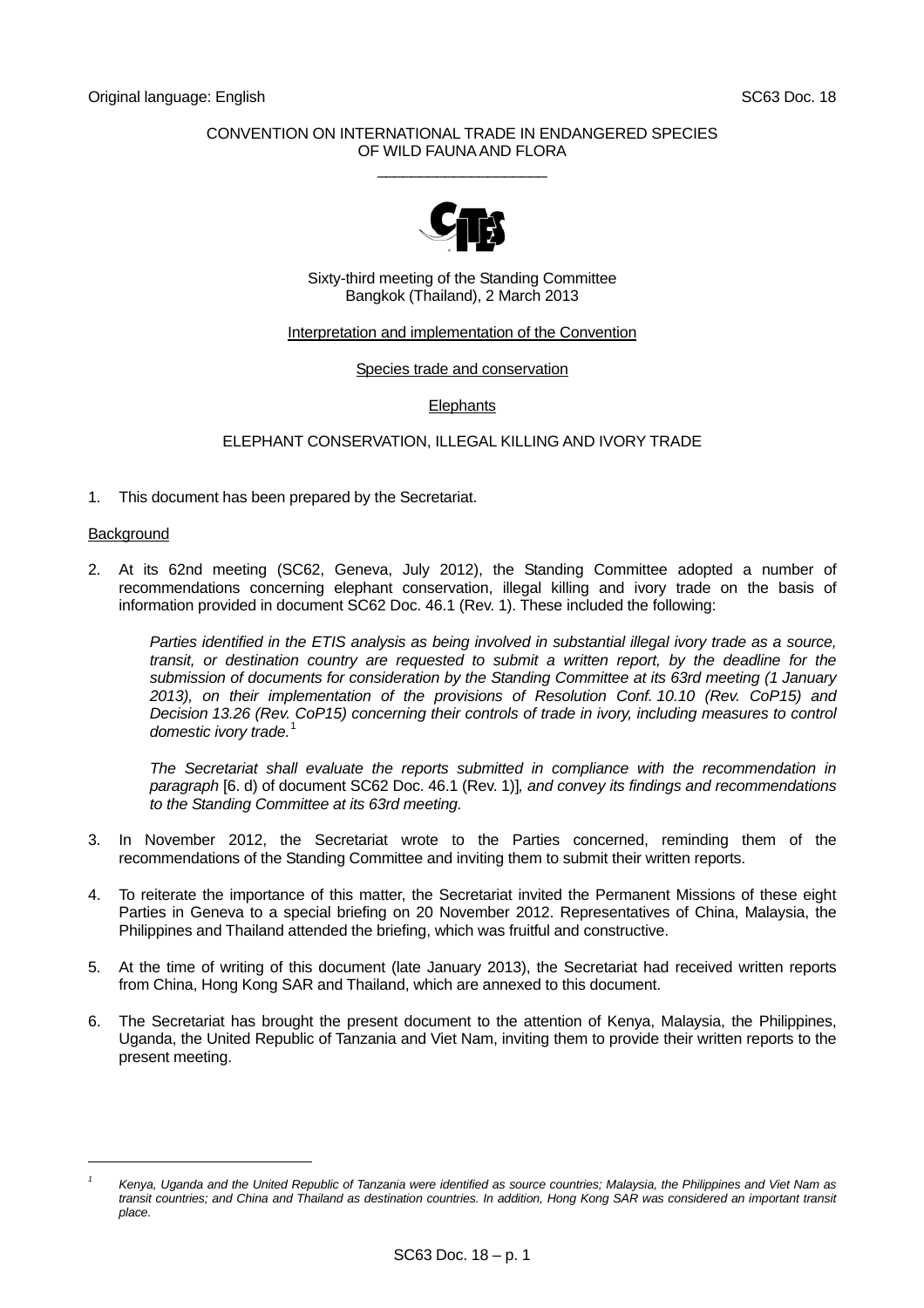# Evaluation of the reports

- 7. The Secretariat commends China for the numerous enforcement activities that it has undertaken, and it also welcomes the report submitted by Hong Kong SAR (see Annex 2). The Secretariat has also learnt of a number of significant ivory seizures that were made in Hong Kong SAR since SC62. While these seizures reflect good enforcement efforts, the large quantities of illegal ivory that seem to be destined for China nevertheless raise concerns.
- 8. The Secretariat would like to take this opportunity to encourage Hong Kong SAR to provide at the present meeting more detailed information on activities conducted to combat illegal domestic trade in ivory.
- 9. The Secretariat encourages China to continue to organize enforcement activities through its National Interagency CITES Enforcement Coordination Group ( $NICECG)^2$  $NICECG)^2$ . It also encourages authorities to increase their use of specialized techniques in the investigation of wildlife crime. While investigations often end at the point of seizure, the increased use of these techniques could significantly impact organized crime groups and their activities, by ensuring that the entire crime chain is addressed, from countries of origin and transit to countries of destination.
- 10. The Secretariat also welcomes the Asia-Pacific Economic Cooperation (APEC) Leaders' Declaration made at the highest political level<sup>[3](#page-1-1)</sup>. This declaration will promote efforts at the international, regional and national levels to combat illegal wildlife trade.
- 11. Parties are encouraged to conduct an analysis of detected illegal wildlife trade cases, as described in paragraph 25 of the report from China (see Annex 1). Such analyses are likely to contribute significantly to successful intelligence-led enforcement. It is of great importance for the law enforcement community to have the capacity to plan, gather, process, analyse and disseminate intelligence. The gathering, analysis and exchange of intelligence, both nationally and internationally, are essential to identifying criminal networks and launching effective investigations against them. It is important to use intelligence to direct resources towards the tactics that will be most effective in combating crime.
- 12. The Secretariat further welcomes the Training Seminar for African Wildlife and CITES Officers that was organized by China's State Forestry Administration in October 2012<sup>[4](#page-1-2)</sup>, as well as China's efforts to strengthen its bilateral cooperation (see paragraph 42 of Annex 1). The Secretariat believes that increased cooperation between range, transit and destination countries is vital to address illegal trade in ivory effectively. This issue is also developed in document CoP16 Doc. 53.2.1, paragraph 35.
- 13. The Secretariat welcomes the multinational wildlife enforcement operation between Africa and Asia (Operation COBRA<sup>[5](#page-1-3)</sup>), that was proposed by China and supported by participants (Cameroon, the Democratic Republic of the Congo, Gabon, Indonesia, Kenya, the Lao People's Democratic Republic, Malaysia, Nepal, South Africa, Thailand, the United States of America, Viet Nam, ASEAN-WEN, ICPO-INTERPOL and the Lusaka Agreement Task Force) during the ARREST-DETECT Managers Special Investigation Group Course, organized by the USAID's ARREST programme from 17 to 21 September 2012 in Bangkok, Thailand. The Secretariat provided support to the organizers of Operation COBRA and encouraged the CITES Management Authorities in the countries identified to participate in the operation to work closely with their national Customs, police- and wildlife authorities in support of the operation.
- 14. The report from Thailand in response to the recommendations adopted at SC62 is contained in Annex 3.
- 15. The Elephant Trade Monitoring System (ETIS), Standing Committee and Conference of the Parties have on several occasions suggested that the systems in place in Thailand to regulate domestic ivory markets are not comprehensive and demonstrably effective.
- 16. At SC62, the Standing Committee noted the written and oral reports of Thailand, and an invitation by Thailand for the Secretariat to undertake a mission to the country before SC63, to verify the implementation of the recommendations on internal ivory trade contained in Resolution Conf. 10.10 (Rev.

l

<span id="page-1-0"></span>*<sup>2</sup> See document SC62 Doc. 29.* 

<span id="page-1-1"></span>*<sup>3</sup> See Annex 1, paragraph 24, and document CoP16 Doc. 29.* 

<span id="page-1-2"></span>*<sup>4</sup> See Annex 1, paragraph 39.* 

<span id="page-1-3"></span>*<sup>5</sup> See Annex 1, paragraph 41.*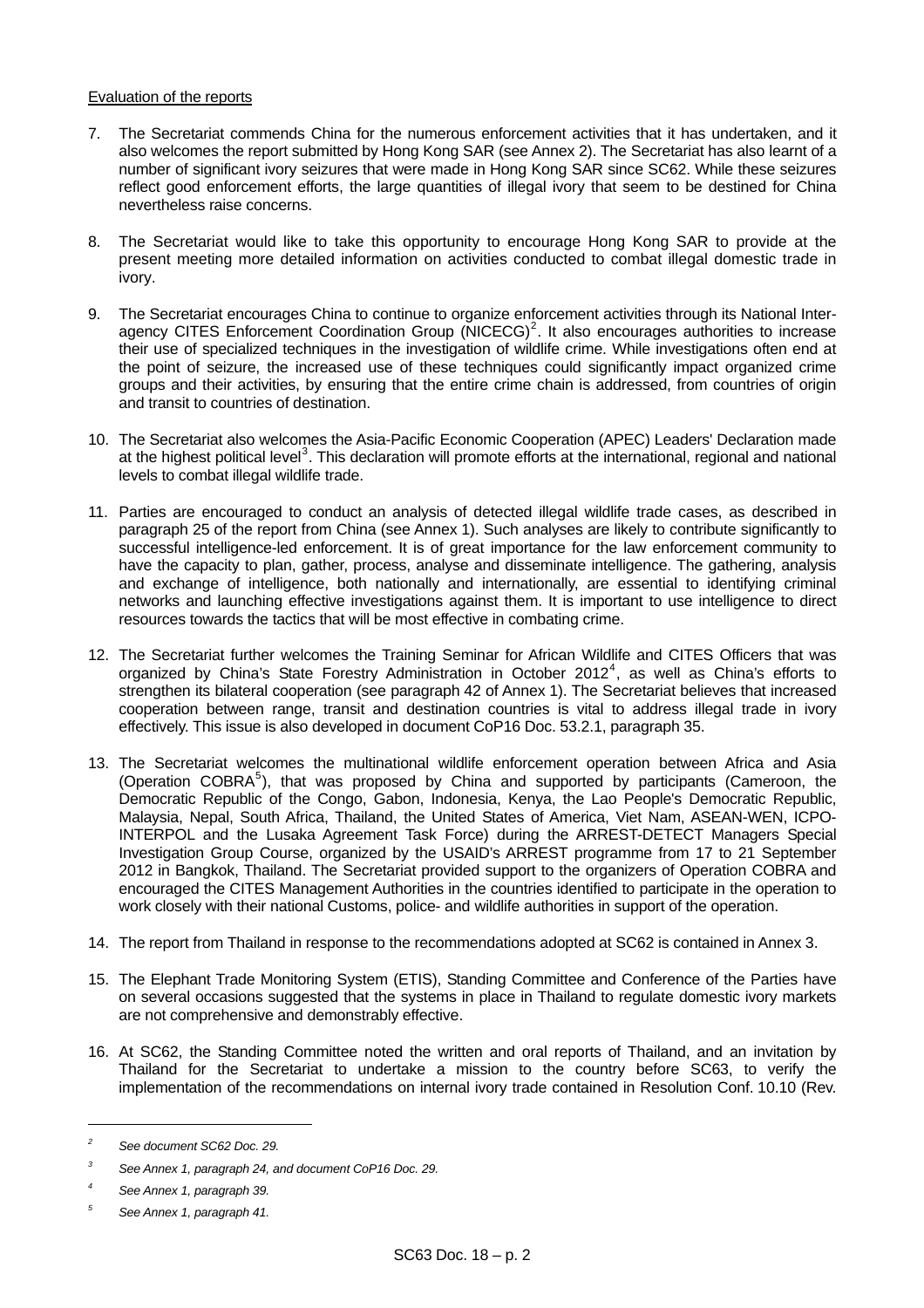CoP15) and the *Action plan for control of trade in elephant ivory* associated with Decision 13.26 (Rev.  $C<sub>0</sub>P<sub>15</sub>$ .

- 17. In October 2012, the Secretariat attended the second Asian Ministerial Conference on Tiger Conservation in Thimphu, Bhutan. This provided an opportunity for the Secretariat to conduct a back-to-back mission to Thailand to conduct a preliminary assessment of measures implemented in Thailand to regulate its domestic trade in ivory effectively. The Secretariat would like to express its sincere appreciation to the United States for the funds provided, which enabled it to undertake this mission.
- 18. The Secretariat would also like to express its sincere appreciation to the Department of National Parks, Wildlife and Plant Conservation, which is the CITES Management Authority of Thailand, for the arrangements that were put in place to facilitate its mission.
- 19. The mission enabled the Secretariat to gain valuable insight into ongoing activities and measures being implemented, or planned, to fight wildlife crime, in particular measures to regulate domestic trade in ivory.
- 20. Following this mission, the Secretariat provided a preliminary assessment to Thailand to assist it in its efforts to fully implement Resolution Conf. 10.10 (Rev. CoP15) and the *Action plan for* control *of trade in elephant ivory*.
- 21. Domestic ivory trade in Thailand is one of 13 business types that must be registered under the Commercial Registration Act of 1956 of the Ministry of Commerce Law. All 'ivory traders', which include retailers, wholesalers and carving businesses, are required to register their businesses with designated offices. It is encouraging to learn from Thailand's report that 122 ivory traders have now been registered in compliance with this legislation, from 67 at the time of SC62.
- 22. The number of registered traders mentioned in Thailand's annexed report demonstrates that a growing number of ivory traders are complying with the relevant legislation. The ETIS analysis in document CoP16 Doc. 53.2.2, however, indicates that market surveys between 2006 and 2007 identified 201 retail outlets and at least 60 carvers in that country. Thai authorities are encouraged to continue their efforts to familiarize ivory traders with the new control system for ivory trade in order to ensure compliance with registration requirements. They are further encouraged to take appropriate action against ivory traders who do not comply with these requirements.
- 23. During the Secretariat's mission to Thailand, the Management Authority indicated that frequent inspections of ivory traders would be conducted as soon as the new control system for ivory trade was fully implemented. In addition, government staff would be trained in the new control system for ivory trade. The Secretariat is pleased to learn of the training course that was organized in this regard for 120 officers from all regional offices of the Department of National Parks, Wildlife and Plant Conservation, on 24 and 25 December 2012.
- 24. The training of these officers should significantly enhance Thailand's ability to regulate domestic ivory trade. Frequent inspections of all ivory traders are essential to ensure that they comply with the new system, and to prevent illegally imported ivory from being laundered in the domestic market. It will be equally important for these officers to be adequately empowered by legislation to enter and search premises, as well as to seize illegal specimens. A zero-tolerance approach should be adopted when irregularities are detected.
- 25. Thailand confirmed its willingness to receive a second mission of the Secretariat at the end of February 2013 to conduct a further assessment of its ivory control measures. The Secretariat will report on the findings of this mission at the present meeting.
- 26. Recent seizures have again highlighted that large-scale shipments of ivory are illegally exported to Asia through Kenya and the United Republic of Tanzania, for instance:
	- 13 October 2012: 1,883.92 kg raw ivory tusks originating from Kenya seized by authorities in Hong Kong SAR;
	- 16 October 2012: 1,927.3 kg raw ivory tusks and 1.4 kg worked ivory originating from the United Republic of Tanzania seized in Hong Kong SAR;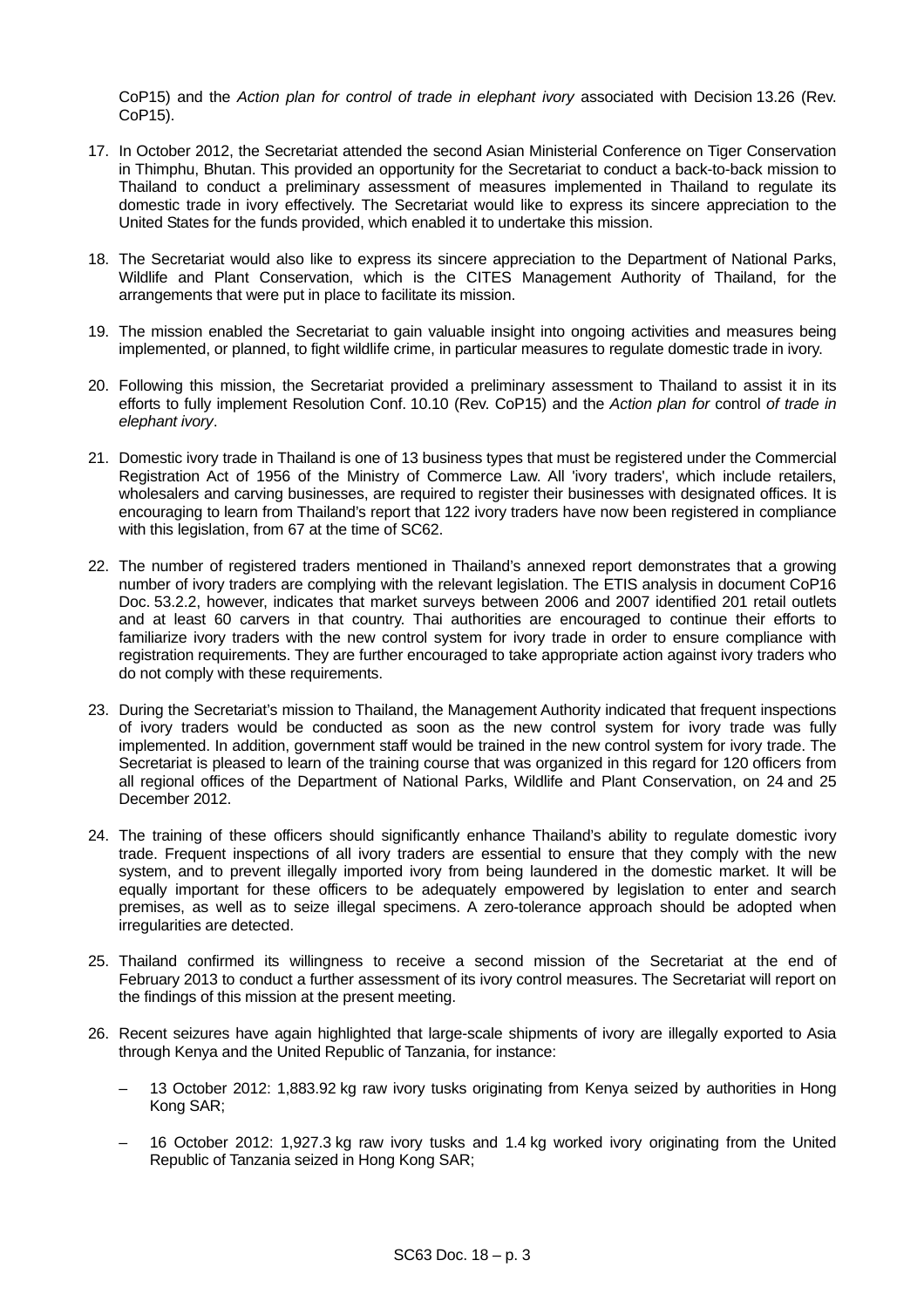- 15 November 2012: 1,131.85 kg raw ivory tusks originating from the United Republic of Tanzania seized in Hong Kong SAR;
- 3 January 2013: 1,323.92 kg raw ivory tusks originating from Kenya seized in Hong Kong SAR; and
- 16 January 2013: 638 pieces of raw ivory (exact weight unknown but reported in the media to exceed two tons) alleged to have originated from Rwanda and the United Republic of Tanzania, seized in Kenya.
- 27. While the seizure of illegal ivory by authorities in Kenya is encouraging, the Secretariat remains concerned with the significant volumes of illegal ivory that leaves Africa through ports in Kenya and the United Republic of Tanzania. The Secretariat encourages these two Parties to implement measures and increase enforcement activities to detect and deter the flow of illegal ivory through their territories.

# Recommendation

- 28. The Standing Committee is invited to take note of the present document and of the Secretariats findings and recommendations regarding the measures implemented in Thailand to regulate its domestic ivory trade effectively.
- 29. The Secretariat may provide further comments or additional recommendations in case any of the outstanding reports are provided before or at the present meeting.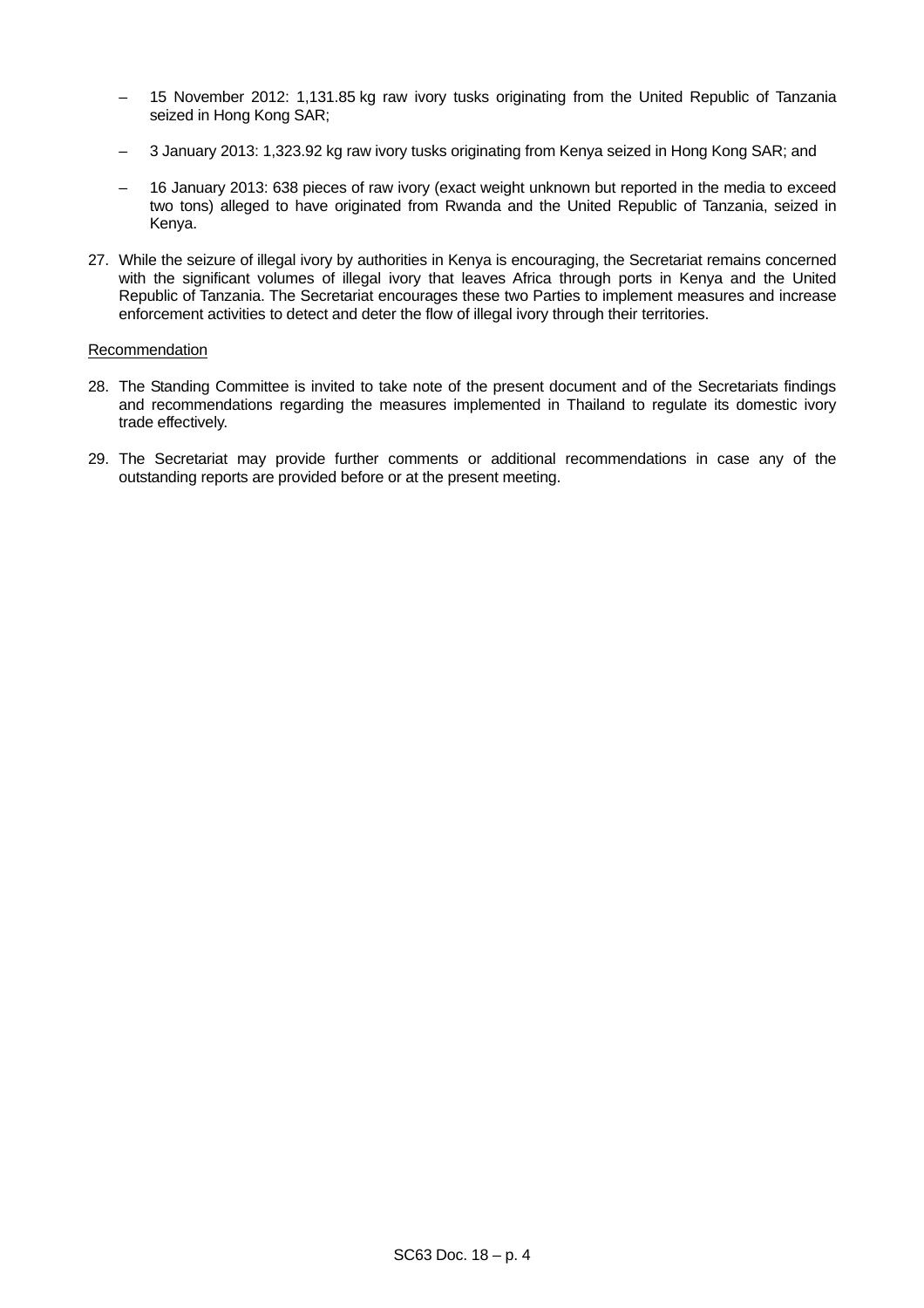# REPORT FROM CHINA[6](#page-4-0)

18 December 2012

Mr. John E. Scanlon Secretary General CITES Secretariat

l

# **Re: Implementation of Resolution Conf. 10.10 (Rev.CoP15) & Decision 13.26 (Rev. CoP15) in China**

Dear Mr. John E. Scanlon,

In response to the Secretariat's letter ref. SC 01/11/12/BVR, I would like to provide you the information on Implementation of Resolution Conf. 10.10 (Rev.CoP15) and Decision 13.26 (Rev. CoP15) in China as following,

- 1. Asian elephant is listed as category I of the state key protected wild animals and African elephant is treated as category I of the state key protected wild animals, in China,
- 2. In China, the forestry departments at all levels are responsible for the conservation and management of elephants, the forest police bureaus at all levels are responsible for combating the illegal hunting, killing, sale, transportation and purchasing of elephants, their parts and derivatives, and the Customs are responsible for the anti-smuggling of elephants, their parts and derivatives.
- 3. Anyone who engages in domesticating and breeding elephants in China should meet the requirements set by the State Forestry Administration about its facilities, staff, techniques and funds and obtain the official Domestication and Breeding Permit. All captive elephants should be labeled.
- 4. Any trade in elephants, their parts or derivatives should be subject to the Wild Animal Conservation Law.
- 5. The manufacturers and retailers dealing in raw, semi-worked and worked ivory products should obtain a Utilization Permit from the State Forestry Administration. At present, there are 36 officially designated ivory manufacturers and 136 officially designated ivory retailers in China.
- 6. All raw ivory and worked ivory products should be labeled with a certificate and recorded in the centralized database, by the State Forestry Administration.
- 7. The annual national consumption of raw ivory is restricted to 5 tons and the quantity of each officially designated ivory manufacturer is assigned by the State Forestry Administration.
- 8. Since June 2009, the State Forestry Administration has authorized to use 18281.2kgs raw ivory, but the actual consumed raw ivory is 13781.56kgs.
- 9. Anyone who has purchased the worked ivory product can access to [http://www.ivory2004.cn](http://www.ivory2004.cn/) to verify the legality of his/her products by the number of the attached certificate.
- 10. In official designated ivory retail outlets and on the certificates of the worked ivory, a warning, *please don't take the ivory out of China without a special approval*, was provided.
- 11. The forestry departments or their authorized entities may inspect the officially designated ivory manufacturers and retailers at any time and handle the illegal behaviors they've found. Until now, 4 officially designated ivory manufacturers and 27 retailers have been deprived their rights to deal in ivory.

<span id="page-4-0"></span>*<sup>6</sup>* The geographical designations employed in this document do not imply the expression of any opinion whatsoever on the part of the *CITES Secretariat or the United Nations Environment Programme concerning the legal status of any country, territory, or area, or concerning the delimitation of its frontiers or boundaries. The responsibility for the contents of the document rests exclusively with its author.*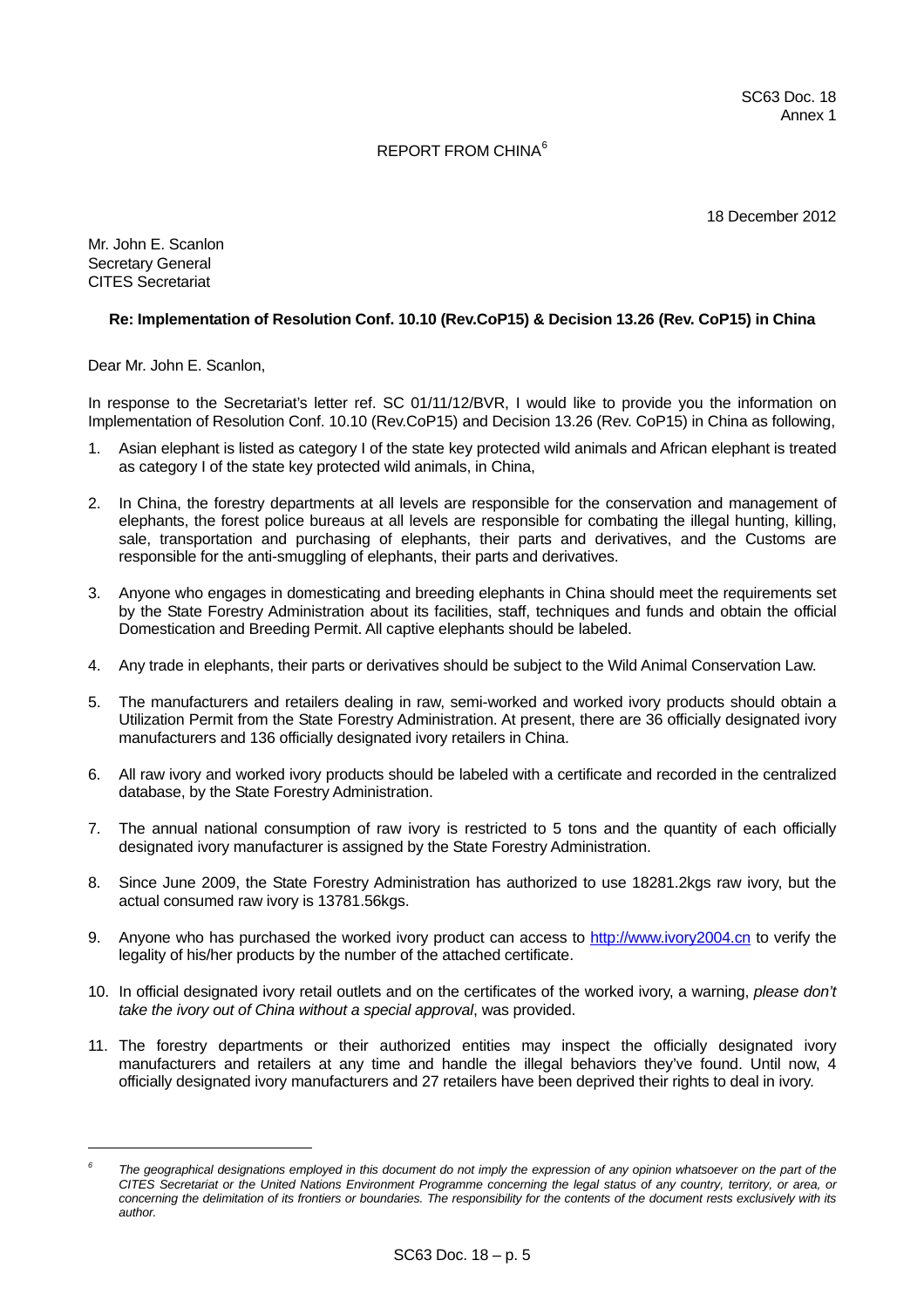- 12. A National Inter-agency CITES Enforcement Coordination Group (NICE-CG) was established by the State Forestry Administration, Ministry of Agriculture, Ministry of Public Security, State Customs General Administration and State General Administration for Industry and Commerce in 2011, being used as a wildlife enforcement platform for domestic coordination and international cooperation. Many activities have been organized by the NICE-CG.
- 13. Since 2011, the Chinese forest police organs have handled over 10,000 wildlife cases. More than 2,000 of them are criminal cases.
- 14. From 29-30 December 2011, the Chinese forest police organized an enforcement operation in Beijing, Tianjin, Fujian, Guangdong and Yunnan, targeting on illegal trade in ivory. 21 cases were detected, 16.53 kilograms ivory and 570 pieces ivory products were seized from that operation.
- 15. From 9-18 April 2012, the Chinese forest police undertook a national wildlife enforcement operation targeting on illegal trade in wildlife occurred online and at markets. More than 700 cases were detected, over 1,000 wildlife offenders were punished, 13 organized crime gangs were destroyed, and 130,000 animals, 2,000 animal products and 147 pieces animal furs were seized.
- 16. Since July 2012, the Forest Police Bureau of State Forestry Administration has organized two wildlife operations. The achievements are under statistics.
- 17. Some significant ivory seizures were also made by the Chinese forest police. For examples, Kunming Forest Police Bureau confiscated 190 pieces ivory products as well as 156 grams ivory ball on 19 January 2011; the Qinghai Forest Police Bureau seized 2 tusks on 19 January 2011; the Fujian Forest Police Bureau seized 18 piece raw and worked ivory totally weighting 30 kilograms on 29 December 2011; and the Tianjin Forest Police Bureau detected 6 ivory related cases at a raid, arrested 8 suspects and confiscated 2 tusks and 6,109 pieces ivory products totally weighing 115.87 kilograms.
- 18. China had detected 2,129 cases in relation to the smuggling of ivory, of which 136 were criminal cases and 1,993 were administrative cases. A total of 5382.126 kilogram as well as 3,631 pieces raw and worked ivory were confiscated from those seizures (The total weight of the seized raw and worked ivory is less than 6,000 kilograms). The suspects involved in criminal cases would be sentenced to certain years' imprisonment and the individuals involved in criminal cases would be fined concurrently with a confiscation of their ivory.
- 19. In 2012, the State Customs General Administration organized a nationwide Shield Operation and made great achievements. 938.3kgs elephant tusks were seized by Tianjin Customs on 13 January, 428 kgs elephant tusks were seized by Guagzhou Customs on 13 February and 300kgs ivory were confiscated by Huangpu Customs on 14 October 2012.
- 20. Based on accurate and in-real time intelligence provided by the Customs of mainland China, Hong Kong Customs detected 1883.9kgs ivory on 15 October 2012 and 1927.3kgs ivory on 16 October 2012.
- 21. In accordance with the Chinese Criminal Law, the maximum penalization to the smuggling of ivory is life imprisonment concurrently with a confiscation of his/her personal property. According to our incomplete statistics, at least 20 ivory smugglers have got such a maximum penalization.
- 22. A value standard for parts and derivatives of wild animals seized in the criminal wildlife cases was jointly promulgated in 2012 by the People's Supreme, the People's Supreme Procuratorate, the State Forestry Administration, the Ministry of Public Security and the State Customs General Administration, which provides a sound legal basis for investigating, prosecuting and judging the wildlife case.
- 23. In 2012, the State Forestry Administration not only provided all documents related to the Tianjin ivory seizure to the LATF for their follow-up investigation, but also provided 10 pieces samples of the smuggled ivory confiscated by the Tianjin Customs to a German laboratory for determining their origin, sex and age.
- 24. The Chinese government worked with the other APEC members released an APECT Leaders' Declaration in 2012, where they commit to strengthen their efforts to combat illegal trade in wildlife, timber, and associated products and address both the illegal supply and demand for endangered and protected wildlife through capacity building, cooperation, increased enforcement, and other mechanisms.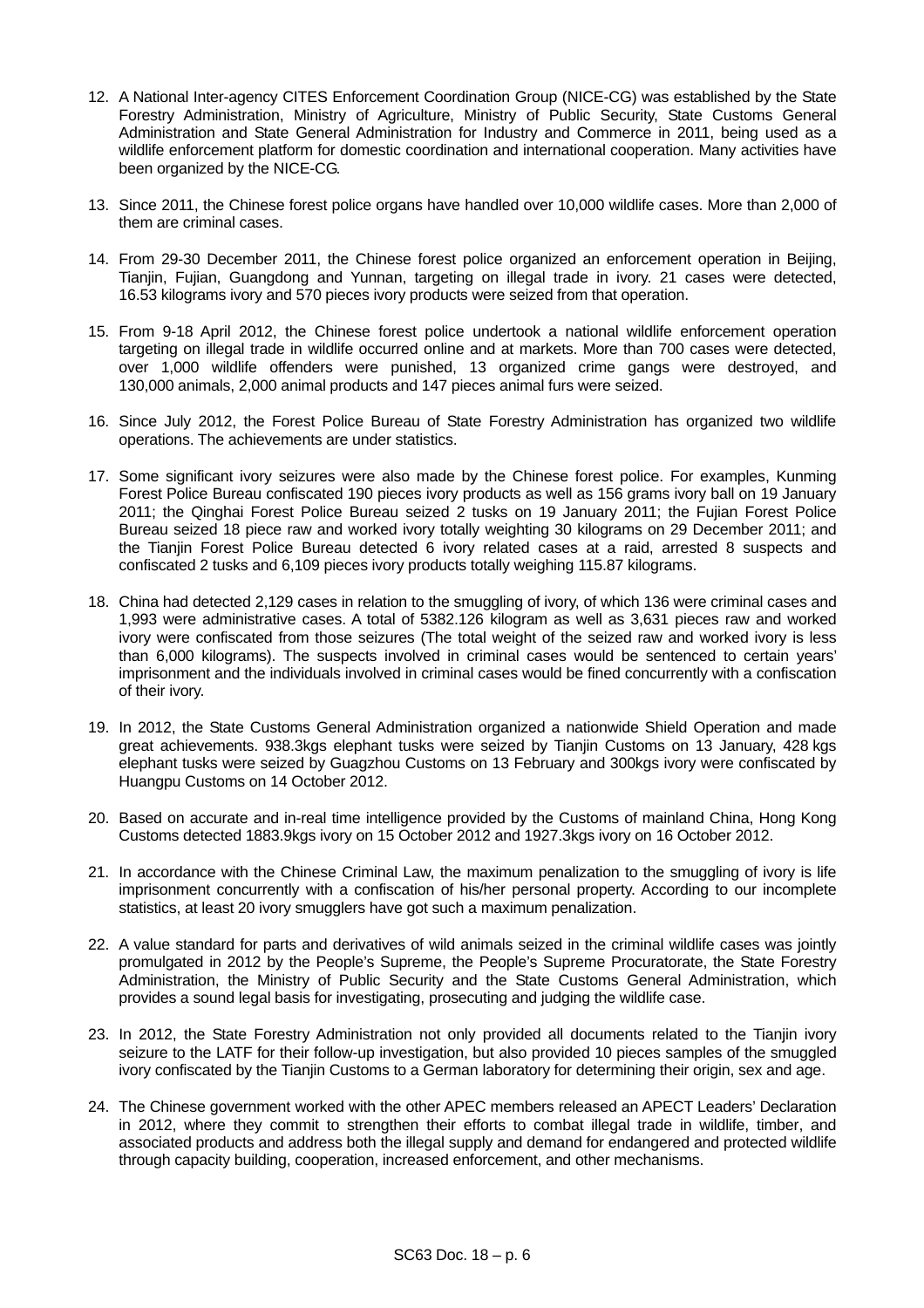- 25. An analysis on detected wildlife smuggling cases is generated each year by the State Forestry Administration. Subsequently, a strategy to address such smuggling activities is also developed. This strategy will be forwarded to the relevant wildlife enforcement agencies for their information.
- 26. By the request of the Forest Police Bureau of the State Forestry Administration, the China Auction Association officially asked its members not to auction rhino horn and tiger bone and their products. It also asked its members to auction the ivory and its products following the provisions of the relevant law.
- 27. The Forest Police Bureau of the State Forestry Administration cooperated with the relevant departments to organize the 3<sup>rd</sup> Workshop on Control of Online Wildlife Trade in 2012. 15 websites declared at the workshop that they would take a zero tolerance policy to the online wildlife trade.
- 28. The State Forestry Administration organized the 1<sup>st</sup> Workshop on Control of illegal Transportation of Endangered Species in April 2012. All relevant transportation authorities, airlines and delivery companies are invited to the workshop for joint control of the illegal transportation.
- 29. The State Forestry Administration organized the 8<sup>th</sup> Joint Meeting on the Implementation and Enforcement of CITES and brings all relevant government agencies and NGOs to the meeting for reviewing the work undertaken in the past year, exchanging experiences in enforcing CITES and proposing the action plan for 2013. The control of illegal ivory trade is always on the top priority of the Chinese enforcement authorities.
- 30. The CITES Management Authority of China, in partnership with State Customs General Administration and International Fund for Animal Welfare, displayed a set of CITES posters at 400 Chinese entry and exit ports in 2011.
- 31. The CITES Management Authority of China, in partnership with ASEAN-WEN, Conservation International (CI) and other governmental agencies, displayed hundreds of CITES posters produced in Chinese, Vietnamese, Burmese and Laotian languages at the ports located in Sino-Vietnam, Sino-Laos and Sino-Myanmar borders in 2011.
- 32. The State Forestry Administration, Ministry of Commerce and the State Tourism Administration jointly issued a notification to the forestry, commerce and tourism departments to ask them to provide CITES knowledge to the Chinese nationals who were already at abroad or going abroad.
- 33. The knowledge on CITES and ivory identification are always provided to the hundreds of training seminars organized by the Chinese CITES, wildlife, forest police or Customs authorities.
- 34. Each Chinese nationals newly arriving in some of the African elephant range states such as Kenya will receive a cell phone warning message from the Chinese Embassies that the raw and worked ivory are not allowed to be illegally bought and taken home.
- 35. In response to the call of the central government for achieving the human-nature harmonization and constructing the ecological civilization, the China Central Television initiated a program entitled We are in Action for Protecting the Wild Animals from 27 November to 2 December 2012. It had exposed many wildlife crimes, brought the attention of wildlife crime to all society and greatly promoted the wildlife enforcement in China.
- 36. All wildlife seizures made by the Chinese Customs will be submitted to the CITES Secretariat as well as the Parties and relevant sub-regional wildlife enforcement organizations for their information by the State Forestry Administration.
- 37. China participated in the Operation RAMP, Operation TIGRE and GAPIN initiated by the Interpol or WCO and detected many wildlife cases.
- 38. The State Forestry Administration organized China-ASEAN Technical Consultation Meeting on CITES Implementation and Enforcement in June, 2012, Nanning, China. The Customs, police and wildlife officers from ASEAN member states were invited to the meeting and many measures on jointly combating illegal wildlife trade were proposed from the meeting.
- 39. The State Forestry Administration organized a Training Seminar for African Wildlife and CITES Officers in October 2012, Hangzhou, China. 29 officers from 12 African states participated the seminar. It was agreed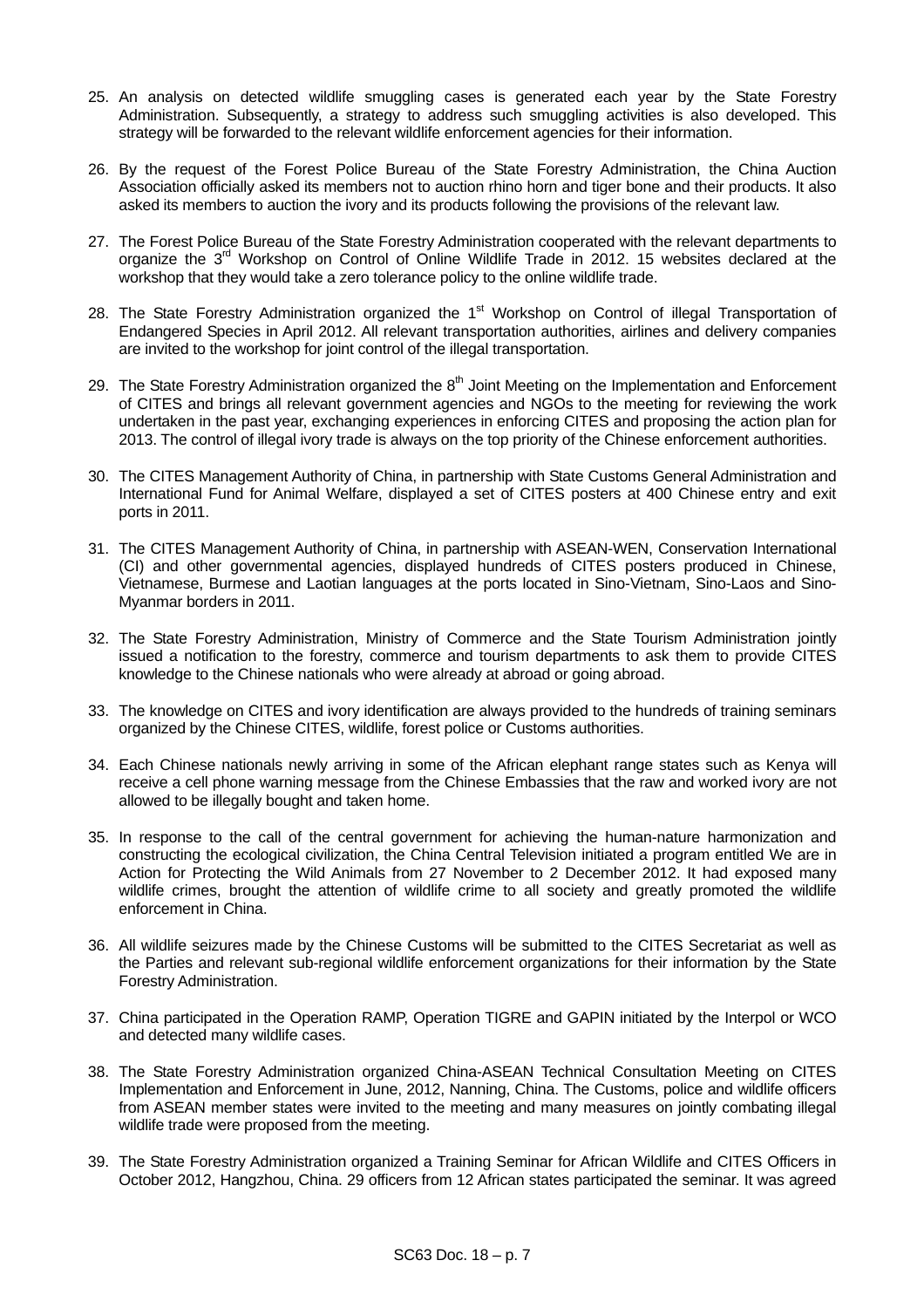that the only concern between China and Africa was the illegal trade in ivory and it was necessary for both sides to tighten the control of the illegal ivory trade.

- 40. China has hosted or participated in many Special Investigation Group meetings and training course supported by the USAID's ARREST program. The major agenda of the meeting or course is to jointly combat the illegal ivory trade.
- 41. China is working with ASEAN-WEN, SAWEN and LATF, with the technical and financial assistance of CITES, Interpol, WCO and ARREST Program, to organize countries in Asia, African and America to participate in Operation Cobra, targeting on the combating the illegal trade in Ivory, Rhino horn, Pangolin, Big Cats and Great Ape.
- 42. China has strengthen its cooperation with African countries in CITES implementation and enforcement by undertaken mutual visits. At present, the Chinese CITES Management Authority is working with its counterparts in Vietnam and Kenya to discuss the signing of MoU on Cooperation in CITES Implementation and Enforcement, in an effort to further strengthen its bilateral cooperation with the major source and transit countries of the illegal ivory.
- 43. An International Fund for Elephant Conservation was established by China Wildlife Conservation Association in 2010. It can collect 100,000-200,000 USD annually. Some of elephant related conservation projects, including the MIKE and ETIS, have been sponsored already.
- 44. Several awards, such as China Border Wildlife Guardian Award and Subaru Wildlife Conservation Award, have been set up by China Wildlife Conservation Association and the other organizations and companies for the purpose of encourage the field wildlife enforcement officers to do their job better.
- 45. The foreign tourists are very easy to access to illegal elephant tusks and/or ivory products in many elephant range states. China calls for all of those countries to take strict and urgent measures to follow the provisions of Resolution 10.10 (Rev.CoP14) and Decision 13.26 (Rev. CoP13), take responsibility to protect their wild elephants, regulate their domestic ivory markets and eliminate the poaching of elephants and illegal ivory trade in their countries.

Dr. Meng Xianlin Executive Director General CITES Management Authority of China State Forestry Administration 18 Hepingli East Street Beijing 100714 China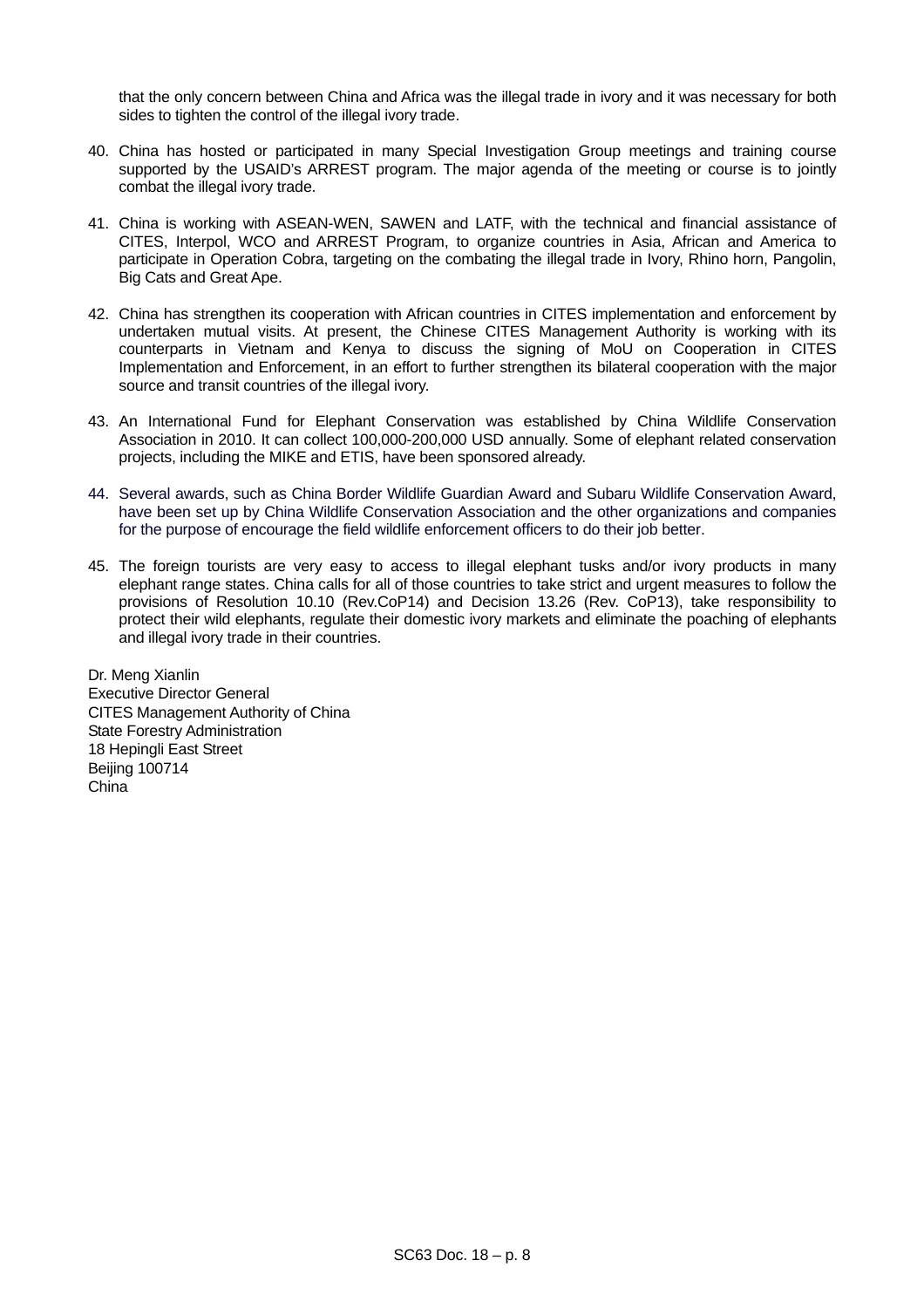# REPORT FROM HONG KONG SAR [7](#page-8-0)

### **Report on the implementation of the provisions of CITES Resolution Conf. 10.10 (Rev. CoP15) and Decision 13.26 (Rev. CoP15) concerning the controls of trade in ivory**

This report provides information on implementation of CITES Resolution Conf. 10.10 (Rev. CoP15) and Decision 13.26 (Rev. CoP15) by the Hong Kong Special Administrative Region (HKSAR) of China concerning the controls of trade in ivory.

### Domestic legislation and control

The Protection of Endangered Species of Animals and Plants Ordinance is the domestic legislation which implements CITES in the HKSAR. The control regime of the Ordinance in respect of the import, introduction from the sea, export or re-export of CITES listed species fully complies with the provisions of CITES. The Ordinance also implements exemption for pre-Convention specimens pursuant to Article VII(2) of the Convention.

The specific permit requirements in the HKSAR for the trade in ivory are listed below:

### *Import*

Both an Export Permit or a Re-export Certificate issued by the CITES Management Authority (MA) in the place of last export and a Licence to Import issued by the CITES MA of the HKSAR are required. Pre-Convention specimens, accompanied with a pre-Convention Certificate conforming to Resolution Conf. 12.3 (Rev. CoP15), are exempted from the requirement for a Licence to Import. Normally, the CITES MA of the HKSAR will not issue a Licence to Import to authorize import of a specimen of an Appendix I species for primarily commercial purposes.

#### *Export or re-export*

A Licence to Export or Re-export is required for ivory specimens.

#### *Possession*

As a stricter domestic measure, the Ordinance stipulates that the possession of ivory for commercial purposes, regardless of its quantity or type of specimen, requires a Licence to Possess issued by the CITES MA of the HKSAR. Individual keeping premises of ivory engaged in commercial activities should obtain its own Licence to Possess. Specimens proved as being pre-Convention are exempted from the requirement for a Licence to Possess.

### Domestic market for ivory

Given the history of the HKSAR as a trade center of ivory in the Asian region in the 1980s, substantial amount of ivory had been legally imported before uplisting of African elephant from Appendix II to Appendix I. Those ivories were formally registered at that time and allowed to be traded locally under a Licence to Possess. Over time, the number of licensed premises as well as the registered stock decreased gradually. The table below captures the related figures over the past ten years.

<span id="page-8-0"></span>l *7*

*The geographical designations employed in this document do not imply the expression of any opinion whatsoever on the part of the CITES Secretariat or the United Nations Environment Programme concerning the legal status of any country, territory, or area, or concerning the delimitation of its frontiers or boundaries. The responsibility for the contents of the document rests exclusively with its author.*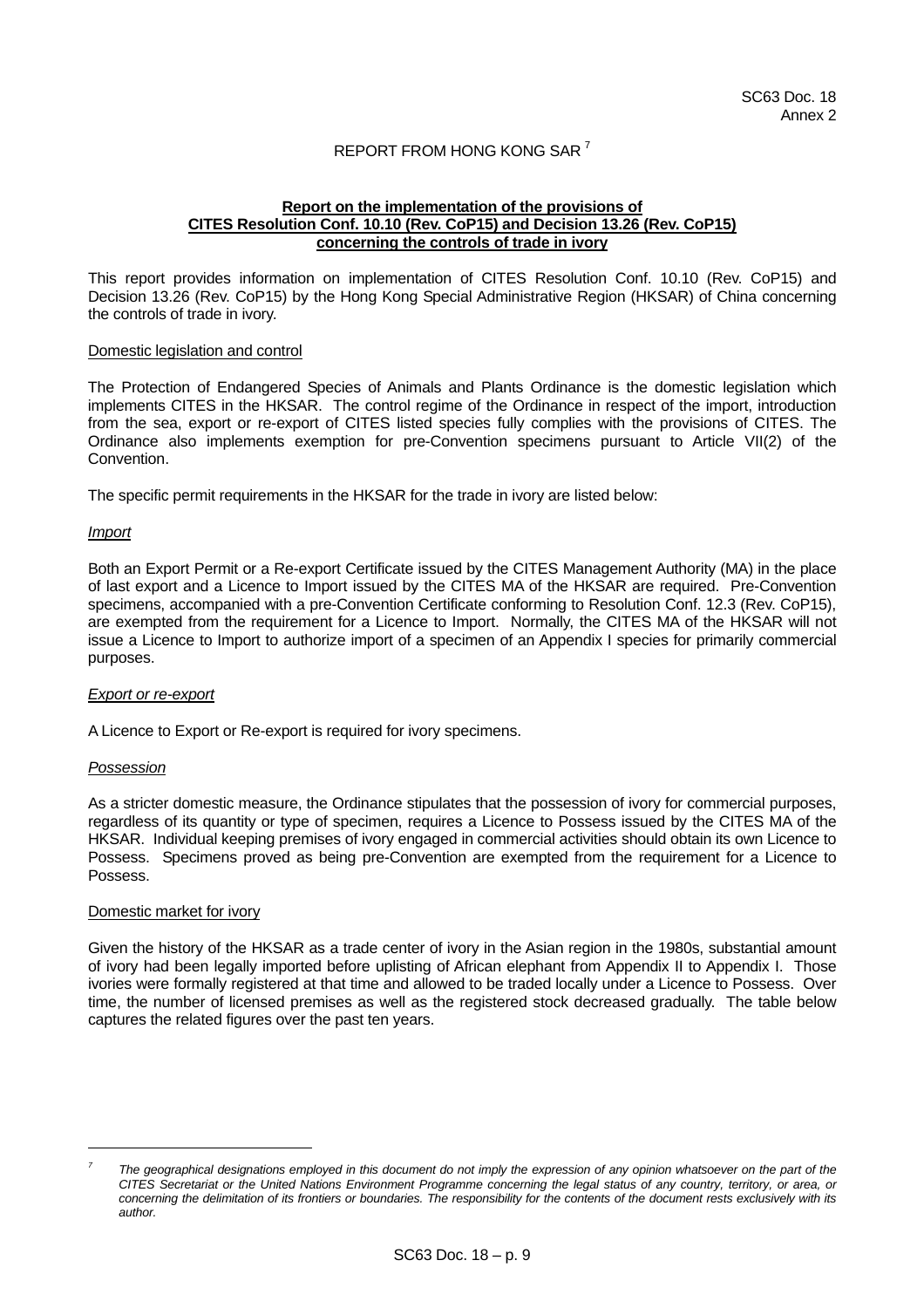| Year | Licensed<br>premises | Raw ivory / tonnes | Worked<br>ivory<br>tonnes | Total<br>quantity<br>tonnes |
|------|----------------------|--------------------|---------------------------|-----------------------------|
| 2002 | 724                  | 157                | 103                       | 260                         |
| 2007 | 613                  | 140                | 96                        | 236                         |
| 2012 | 429                  | 125                | 94                        | 219                         |

In the HKSAR, stockpiled and registered ivory was mainly consumed in the local market as worked ivory while a small quantity was disposed of as reported by licensees. The net consumption of ivory was 24 tonnes in 2002-2007 and 17 tonnes in 2007-2012, which demonstrated a decline in internal demand for ivory. While the decrease in registered stockpile was mainly reflected in raw ivory, they would have been processed to worked ivory before sale in domestic market.

# Facilitation of enforcement

The HKSAR maintained its momentum to combat illegal trade in ivory. Cases of non-compliance were reported to ETIS. Information pertaining to significant ivory seizures was also communicated to the concerned Parties, including countries of origin, transit or destination where applicable, and the Secretariat shortly after the seizure, as well as through the INTERPOL's Ecomessage, for necessary action to be taken by relevant enforcement authorities.

The CITES MA of the HKSAR supports the use of confiscated ivory in accordance with Resolution Conf. 9.10 (Rev. CoP15) for scientific, educational, enforcement or identification purposes. Samples drawn from a largescale ivory seizure in 2006 were provided to a research institute which, by means of DNA analysis, successfully tracked down the locations where poaching happened. The results were shared among relevant Parties. A similar request for samples from a large-scale ivory seizure in2012 for DNA testing is being considered favourably.

Agriculture, Fisheries and Conservation Department Hong Kong Special Administrative Region, China December 2012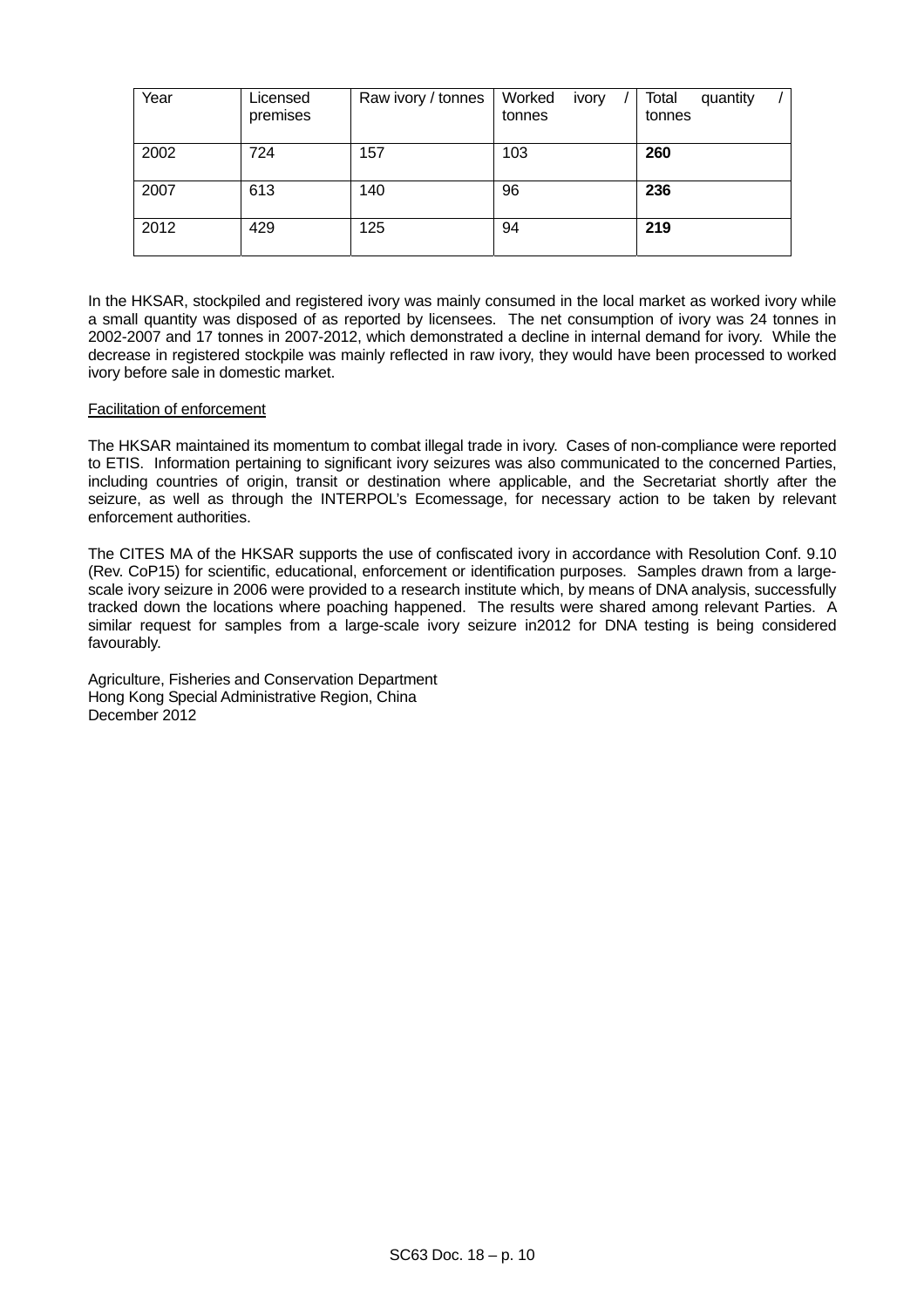# REPORT FROM THAILAND<sup>[8](#page-10-0)</sup>

## **Report on domestic trade in ivory and protection of elephants**

This report is compiled under recommendations given at the 62<sup>nd</sup> Standing Committee Meeting in SC62 Doc. 46.1 (Rev. 1).

Thailand is identified as one of the two principal destinations for large-scale ivory consignments from Africa. With six large-scale seizures, Thailand has made the seizures during 2009-2011 with 8,356 kilograms totally. Thailand reported to the 62nd SC Meeting concerning its measures taken to comply with recommendations of the Resolution 10.10 (Rev.CoP15). In this present report, Thailand would like to inform the SC about the additional information and progress of its obligation in control of domestic ivory trade and protection of elephants since the 62nd SC Meeting.

# **Control of Domestic Ivory Trade**

### *General Characteristic of ivory trade in Thailand*

Most of the ivory products are small to medium size including rings, bracelets, necklaces, belt buckles, knife handles, etc. Very small-sized product can be made as a 3-5 millimeter grain which is a component of necklaces or bracelets. Large-sized products such as whole tusk are very rare. The ivory markets are found in some provinces where hotspots located especially in Nakorn Sawan and Surin Province. Ivory products are allowed for trade domestically only. The ivory business in Thailand deals with rather small-sized items and is operated by household and small enterprises other than the big companies and industries. The only legal source of elephant ivory derives from the captive population of Asian elephants under the Draught Animal Act 1939. Meanwhile, the wild population of Asian elephants is protected with completely no commercial utilization under the Wild Animal Reservation and Protection Act 1992.



### *Legislations*

l

Department of National Parks, Wildlife and Plant Conservation (DNP) as the CITES MA of Thailand has worked closely with other agencies to integrate all relevant present laws for enhancing its performance in control of domestic ivory trade. Under the Commercial Registration Act 1956, all ivory traders which include retailers, wholesalers and carving businesses shall register their businesses with designated offices in the area of business location nationwide. DNP is compiling this information from 9,420 offices on the present number of registered ivory businesses. From the information (gained on 31 December 2012), there are 122 shops registered in 13 provinces (from 77 provinces of country). Examination of active business is carrying out by DNP's Regional Offices to elucidate volume of trade in the country.

The Accounting Act 2000 enforces the ivory businesses to make its ivory account for checking and investigating by the authorized officers. The ivory products must be derived from the legal source of captive elephants only. The owner of ivory products must show their legally-proved documents of acquisition. There are three types of ivory accounts namely raw material account, manufacturing account and product account respectively. The raw material account shows the flow of raw ivory (both entry and exit), the origin of ivory obtained and

<span id="page-10-0"></span>*<sup>8</sup> The geographical designations employed in this document do not imply the expression of any opinion whatsoever on the part of the CITES Secretariat or the United Nations Environment Programme concerning the legal status of any country, territory, or area, or concerning the delimitation of its frontiers or boundaries. The responsibility for the contents of the document rests exclusively with its author.*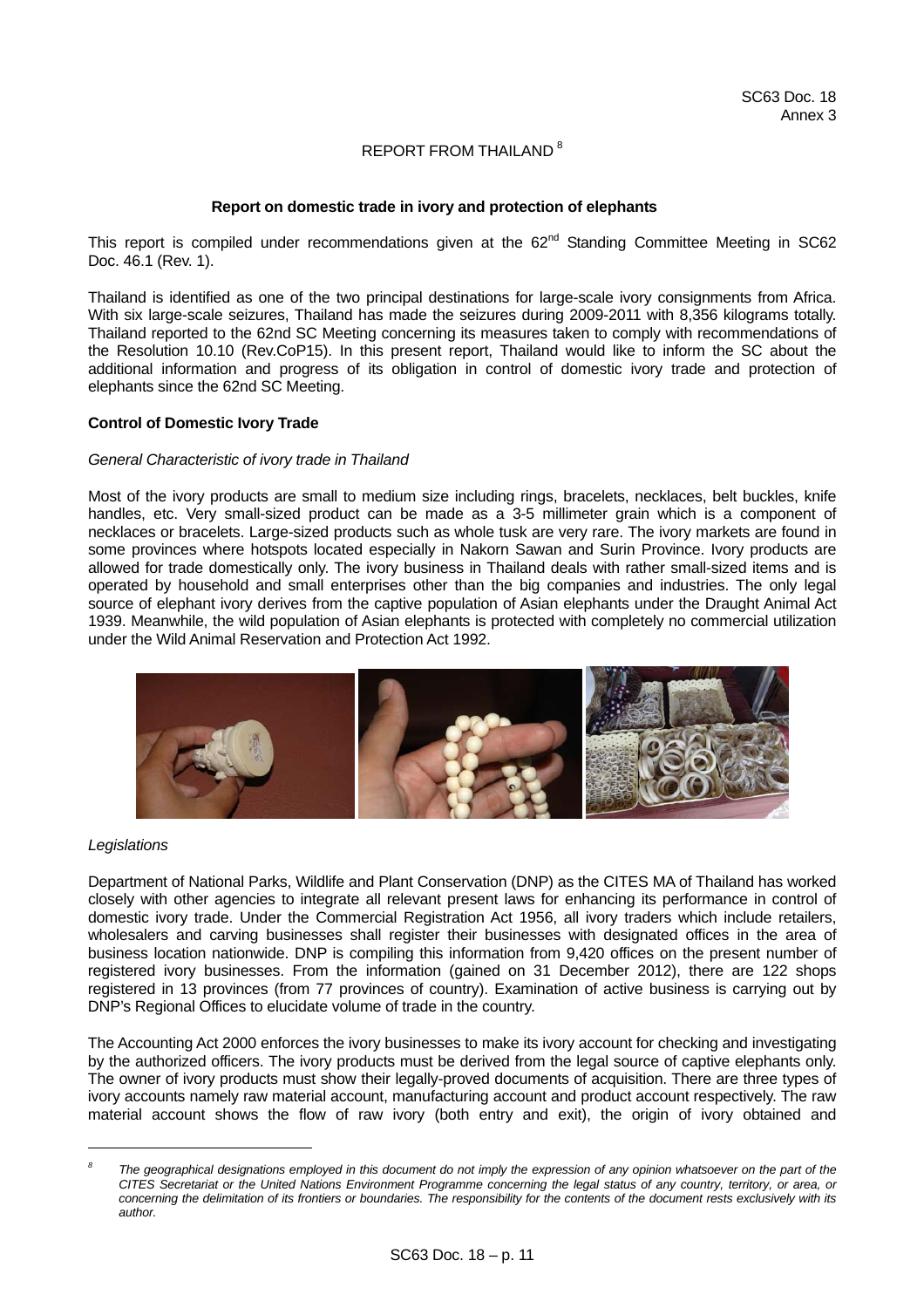transformation of such raw ivory in manufacturing process. The manufacturing account refers to the raw ivory account and shows how raw material is transformed in the manufacturing process. The product account refers to source of raw material and manufacturing process and shows the final customer of such products. Finally, the product account links with the manufacturing account as sources of product with separate sheets among product types. The product account is also served as trade record that needs to be accounted in every transaction. Those who have business from raw ivory to product must prepare all accounts. Meanwhile, those who sell only products must prepare the final product account.

Trade and movement of raw ivory are controlled by under the Animal Epidermic Act 1956 and its revision1999. Traders require trade permit from the Department of Livestock Development. Any transportation of raw ivories across provinces requires movement permit from the place of origin. Transport of such ivories must be checked through the designated checkpoints along the route of transportation and be finally checked by the officers at the place of destination.

Under the Draught Animal Act 1939, all individual live elephants are registered and given details in the elephant identification book (or passbook). This book is comparable to "ID card of human" which is carefully checked and issued by the Department of Provincial Administration (DPA) in each province and given to the owner of such elephants. All marks as well as cut ivory must be written in this identification book. This information can be linked to the source of raw ivories in the domestic ivory trade. For better practices regarding individual Identification book, DPA is revising appropriate material and information system and management.

Import and export of elephant ivory are controlled by the Wild Animal Reservation and Protection Act 1992 and the Customs Act 1926 and its consecutive revisions. Import and export of ivory products for commercial purposes are banned by both legislations. The Customs Department and DNP work together in seizure of ivory and prepare ETIS report. Thailand is one of the active countries that regularly report its seizures in ivory to ETIS. All confiscated ivories have been kept in secured facilities of both departments to ensure that these illegal ivories will not flow into the domestic market.



# *Revision of the Legislations*

The previous proposal of DNP in submitting the draft of Elephant Act for consideration in the Legal Submission Process was rejected last year in the Ministerial Level. However, DNP is preparing to revise the draft of Elephant Act and will be submitted into the Legal Submission Process again as soon as it becomes completed.

After working together and discussion among related agencies in enhancing control of domestic ivory trade, the Department of Provincial Administration is preparing the improvement of the Draft Animal Act 1939. All elephant identification book will be revised in modern form for more effective ways. Related information is intended to put into the system such as microchip, legal ownership, etc. Issuing and expiring date will be introduced to check the change of each elephants in the period of time. This approach is now submitted in the Legal Submission Process.

As mentioned in Thailand's SC62 report, the Ministry of Natural Resources and Environment agreed in principle to list African elephant as protected species under the existing wildlife law. Listing a protected species shall be approved by the National Wildlife Conservation Committee under the law. Unfortunately, two-year term of the committee expires and shall be re-established by the Cabinet. DNP is proposing the new committee to the Ministry to further process.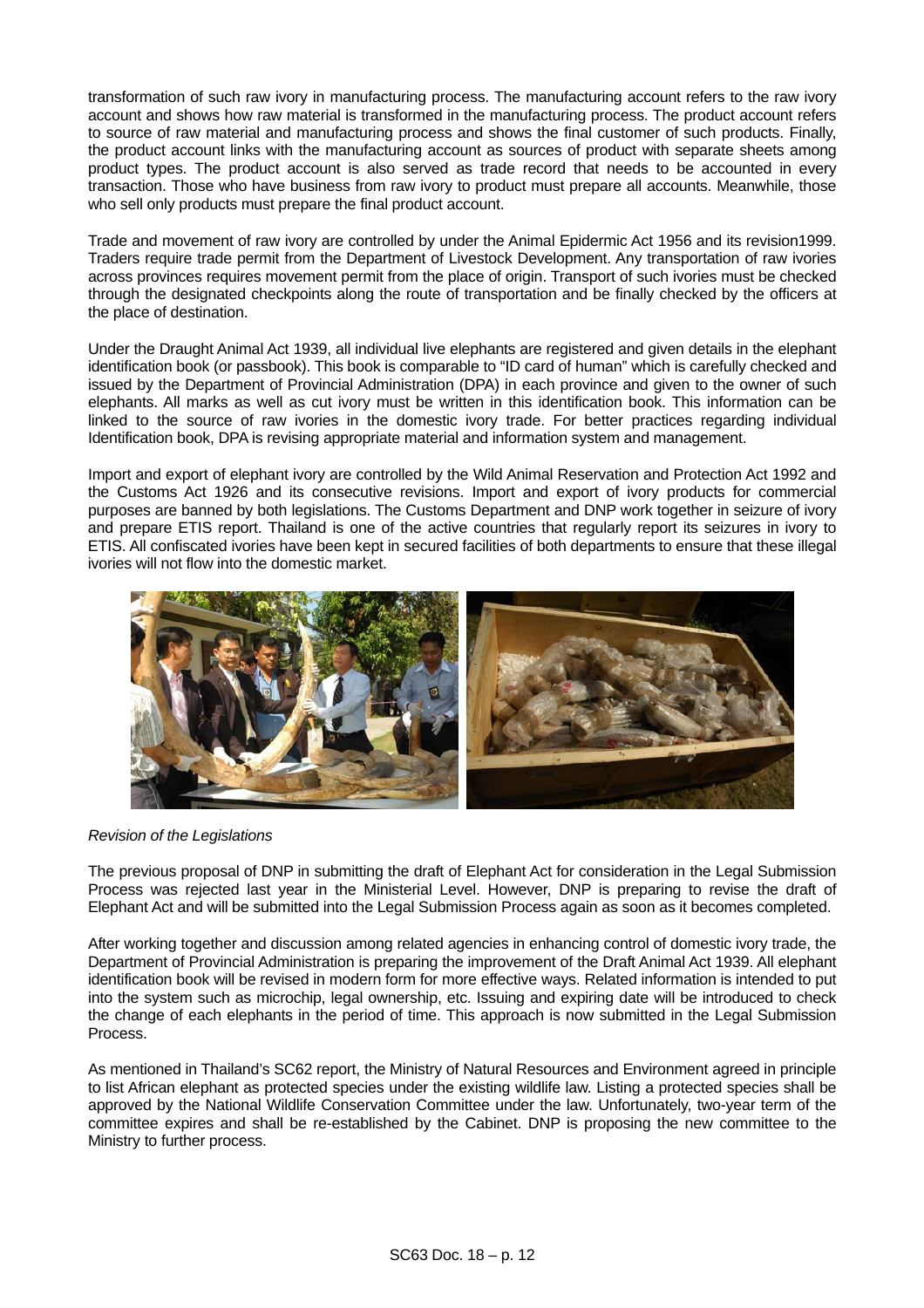# *Activities concerning control of ivory trade by CITES MA of Thailand since the 62nd SC Meeting*

- Public Awareness campaign/ Thai government continually informs tourists not to purchase ivory from Thailand. Raising public awareness campaigns have been carried out in many tourist attraction areas such as the Chatuchak weekend market, as well as Suvarnbhumi international airport.

- Site inspection/ CITES MA of Thailand inspected ivory market in Nakorn Sawan and Uthai Thani (recognized as main source of ivory manufacturer) 3 (three) times in June, October and November in 2012. The inspection of ivory market was carried out 2 (two) times in Surin Province (recognized as main source of raw ivory) in November and December 2012. Meanwhile, responsible regional offices in 2 hotspots of ivory trade are regularly inspecting to ensure effective control.



 - Workshop with ivory manufacturer/ CITES MA of Thailand held two workshops at Nakorn Sawan Province and Surin Province in September 2012 and December 2012 respectively. The main purpose of the workshop is to make clear understanding concerning new control system for ivory trade and making the accounting system which developed by the Governmental Agencies to the target groups which are those who has business in ivory. The result of this workshop is good satisfaction in term of raising awareness to the ivory business as well. The workshops in other region will be held in the consecutive occasions. Financial supports from the Government for organizing necessary workshops were approved and will be transferred to the regional offices.





 - Training of officers in control of domestic ivory trade/ CITES MA of Thailand held a training course during 24<sup>th</sup> -25<sup>th</sup> December 2012. One hundred and twenty (120) officers from all regional offices of DNP were trained how to control ivory trade under related legislation. These officers are engaged in inspection of registration of ivory business, making accounting and checking necessary document in ivory trade.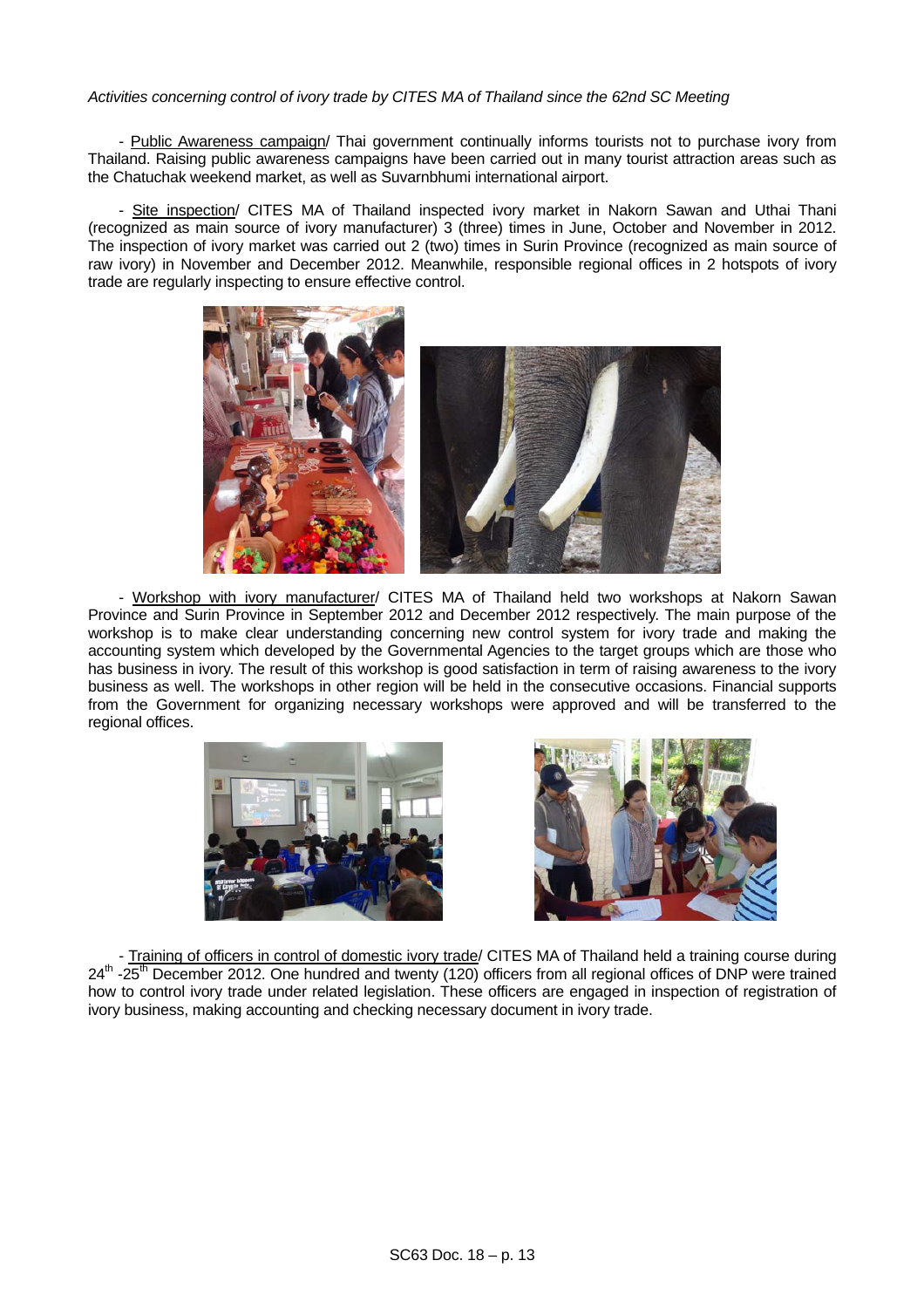

- Working with CITES Secretariat/ CITES Secretariat conducted a mission to Thailand from 26 – 29 October 2012 to conduct a preliminary assessment of measures implemented by Thailand to effectively regulate domestic ivory trade. The mission gave observations resulting from this preliminary assessment to Thailand later on 18 November 2012. The Secretariat intends to undertake a second mission to Thailand immediately before SC63, to conduct a further assessment which enables the Secretariat to formulate its findings and recommendations regarding Thailand for consideration by the Standing Committee. Thailand is welcome the observation made by the Secretariat.



# **Protection of Elephants**

Thailand is one of the countries of origin of Asian elephant. However, there are two populations of Asian elephants in term of legal control namely "captive elephant" under the Draught Animal Act 1939 and "wild elephant" under the Wild Animal Reservation and Protection Act 1992 respectively. These two populations are separated by laws and treated in different aspects.

### *Captive Elephants*

Thailand as well as some countries in Asian region has its long history of training elephants for working. The system of registration of captive elephants was systematically implemented by laws under the Draught Animal Act 1939. Captive elephants registered under this law are personal property to the registered owners which can be domestic traded legally but under the inspection and satisfaction of officers of District (the head of the District). Individual captive elephant is identified by its identification book (or passbook). Any changes regarding it characteristics and legal affairs must be recorded and written in identification book under the inspection and satisfaction of officers.

Captive elephants are used in logging industry in the past (still using in some areas) and tourism industry in the modern time. There are approximately 3,000 – 4,000 captive elephants nationwide. Most of the captive elephants are implanted with microchip for making history in medical and health care. Some of captive elephant belongs to the Forest Industry Organization (FIO), a state-owned enterprise engaging in logging industry. The others belong to private owners which may work in elephant camps in many tourist hotspot provinces such as Chiangmai, Phuket and Ayutthaya. There are a number of agencies works on taking care of captive elephants.